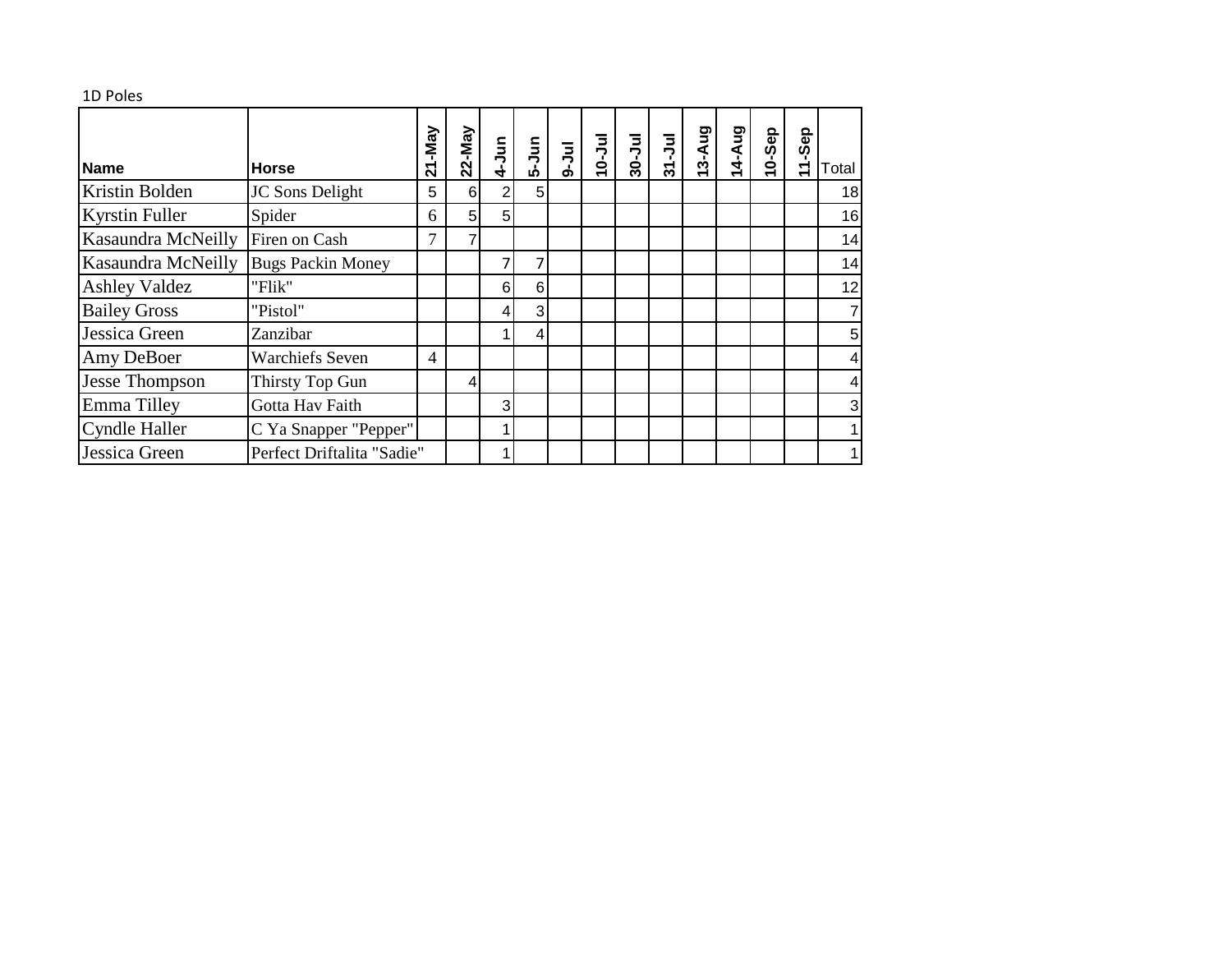## 2D Poles

| <b>Name</b>                           | <b>Horse</b>                   | 21-May | -May<br>$\overline{2}$ | $\overline{5}$<br>÷ | $\bar{5}$<br>ശ | $-1$ ul | $\frac{1}{2}$ | ミ<br>$30 -$ | ミ<br>$\frac{1}{3}$ | Aug<br>$13 -$ | <b>Aug</b><br>4 | 10-Sep | Sep<br>↽ | Total           |
|---------------------------------------|--------------------------------|--------|------------------------|---------------------|----------------|---------|---------------|-------------|--------------------|---------------|-----------------|--------|----------|-----------------|
| Amy DeBoer                            | <b>Warchiefs Seven</b>         |        |                        |                     | 6              |         |               |             |                    |               |                 |        |          | <b>20</b>       |
| Kiersten N Herth                      | Destined to be a Bandit        |        | 61                     | 6                   |                |         |               |             |                    |               |                 |        |          | 12 <sub>l</sub> |
| Kylee Morse                           | One Boomin Chick               | 7      |                        |                     |                |         |               |             |                    |               |                 |        |          |                 |
| Zoie Due                              | Sunny on a dime                |        |                        |                     |                |         |               |             |                    |               |                 |        |          |                 |
| Tessa Watson                          | <b>Fritz Nifty Camas</b>       | 6      |                        |                     |                |         |               |             |                    |               |                 |        |          | 6               |
| Kathi Dahlstrom                       | Sure Cash for Jazz             |        |                        | 5                   |                |         |               |             |                    |               |                 |        |          | 5               |
| Savannah Massingh Fritz Willy Whiskey |                                |        |                        |                     | 5.             |         |               |             |                    |               |                 |        |          | 5               |
| <b>Hadley Anderson</b>                | Twisted with a Breeze "Breezy" |        |                        |                     | 4              |         |               |             |                    |               |                 |        |          | 4               |
| Avery Wilbur                          | Ckylark "Skye"                 |        |                        |                     | 3 <sub>l</sub> |         |               |             |                    |               |                 |        |          | $\mathbf{3}$    |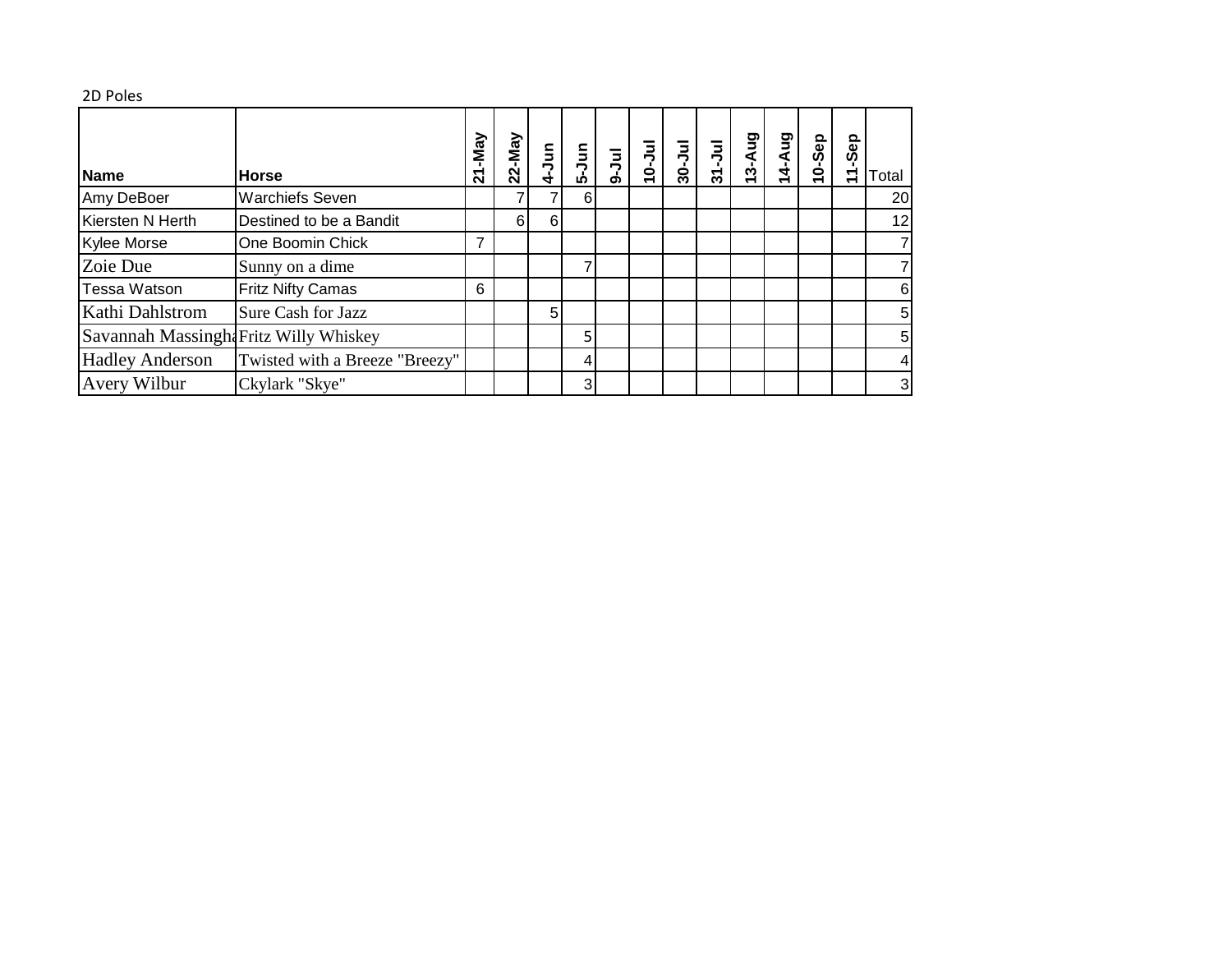|                     | 3D Poles            |        |        |                    |               |        |                         |               |               |                                           |             |                      |                         |       |
|---------------------|---------------------|--------|--------|--------------------|---------------|--------|-------------------------|---------------|---------------|-------------------------------------------|-------------|----------------------|-------------------------|-------|
| Name                | <b>Horse</b>        | 21-May | 22-May | $\frac{5}{2}$<br>4 | Ξ<br><u>ທ</u> | ョ<br>ග | $\overline{\mathbf{q}}$ | $\frac{6}{3}$ | $\frac{1}{3}$ | ත<br><u>ო</u><br>$\overline{\phantom{0}}$ | ත<br>a<br>4 | Sep<br>$\frac{1}{2}$ | Sep<br>$\frac{1}{\tau}$ | Total |
| Rylee Twaddle       | "Kitty"             |        |        |                    |               |        |                         |               |               |                                           |             |                      |                         | 11    |
| McKenna Doll        | Im Special Flit     |        | 6      | 5 <sup>1</sup>     |               |        |                         |               |               |                                           |             |                      |                         | 18    |
| <b>Heather King</b> | Sloan Drifter       |        |        |                    |               |        |                         |               |               |                                           |             |                      |                         |       |
| <b>Josey Majors</b> | "Lucky"             |        |        |                    |               |        |                         |               |               |                                           |             |                      |                         |       |
| Savannah Massingham | Fritz Willy Whiskey |        |        | 6                  |               |        |                         |               |               |                                           |             |                      |                         | 6     |